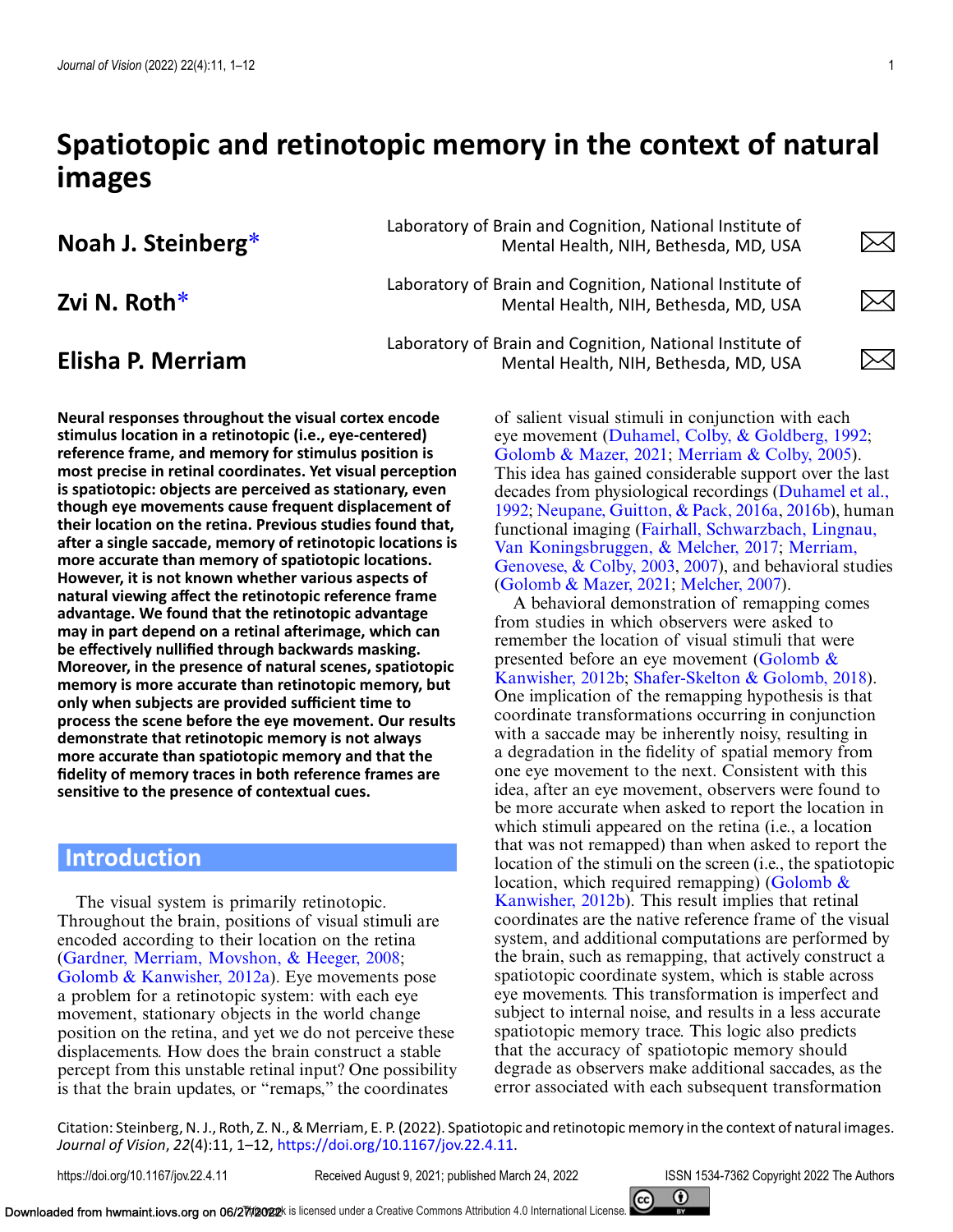## [accumulates \(Collins, 2010;](#page-10-0) Golomb & Kanwisher, 2012b).

The goal of our study was to test the generality of the retinotopic memory advantage. Most psychophysical studies of remapping are conducted in highly controlled conditions that differ from naturalistic viewing conditions in several important respects. For example, it is common for subjects to be seated in a dark room with no visible objects aside from a fixation point and a high-contrast memory cue, with even the dark edge of the computer screen blending with the darkened room. But in real-world viewing conditions, important objects typically appear in the context of a visual scene that includes multiple salient visual landmarks that are stable across repeated eye movements. These nontarget objects in natural scenes may help the visual system to triangulate the target location. A second consideration has to do with the persistence of retinal activity after the offset of a stimulus. A high-contrast memory cue appearing in a dark room often leads to a retinal afterimage that can be used to guide retinotopic spatial judgements, long after the cue has disappeared. Such afterimages may be less of a factor when the memory cue and the background have a more similar luminance, as is often the case in naturalistic viewing.

We carried out a series of location memory experiments. We hypothesized that changing the visual landmarks and manipulating the strength of the retinal afterimage would affect the degree to which retinotopic memory outperforms spatiotopic memory. We tested this hypothesis in a series of five experiments in which subjects performed a spatiotopic and retinotopic memory task. In each experiment, we manipulated a different variable that we hypothesized might contribute to the fidelity of retinotopic and spatiotopic memory fidelity. In Experiment 1, subjects performed the task against a gray background. In Experiment 2, subjects were presented with a mask that diminished the impact of a retinal afterimage. In Experiments 3 through 5, we tested the role of visual contextual information. We found that spatial memory depends critically on both visual context and the retinal afterimage. Although the advantage of retinotopic memory was replicated under typical conditions, attenuating the retinal afterimage or including visual landmarks eliminated the advantage and even reversed it. In Experiment 6, we investigated whether proximity of the memory cue to the screen edge could systematically bias responses, conferring an advantage for retinotopic memory. Our results suggest that the reliance of the visual system on remapping mechanisms may depend on visual context.

## **Methods**

We measured the accuracy of retinotopic and spatiotopic memory after saccadic eye movements

under a number of stimulus conditions (Experiment 1–6). The experimental protocol was adapted from [Golomb and Kanwisher \(2012b\).](#page-10-0) Observers fixated a white dot (0.2°) for 100 to 300 ms. Subjects were required to fixate the dot within 200 ms, or else the trial was aborted. After successful fixation, a memory cue (0.8°  $\times$  0.8° black square) flashed on the screen for 200 ms. The memory cue location was randomly selected from a 3.5° square grid of potential locations at the center of the screen. An auditory tone was presented coincident with the memory cue, but was not task relevant. After a 500-ms delay, the fixation spot moved to another location on the screen, prompting a visually guided saccade. The fixation spot trajectory was determined by a pseudorandom sequence arranged around a  $2 \times 2$  matrix of possible fixation points 11<sup>°</sup> apart and centered on the screen [\(Figure 1\)](#page-2-0). Observers were required to make a saccade within 800 ms or else the trial was aborted. Once observers made a saccade to the new fixation spot location, the mouse pointer appeared at the saccade end point, and observers were instructed to use a computer mouse to click on the location where the memory cue had flashed. For the duration of the trial, including when making their response, observers were required to maintain fixation within 0.8 visual degrees.

Observers were instructed to indicate either the retinotopic or spatiotopic coordinate of the cue. In the retinotopic task, observers remembered the memory cue's location relative to their gaze position. In the spatiotopic task, observers were instructed to remember the memory cue's location relative to the screen. For each of the experiments, one-half of the subjects were randomly selected to complete the retinotopic task before completing the spatiotopic task, and half of them completed the experiment in the opposite order. The memorized location of the cue was indicated by a mouse click. Observers were given a maximum of 4 seconds to respond. Finally, the correct memory cue appeared on the screen, as well as a green feedback square (also  $0.8^{\circ} \times 0.8^{\circ}$ ) to indicate their accuracy, which remained on the screen for 3 or 4 seconds before the beginning of the next trial. Observers' eye position was monitored throughout the experiment. Every observer was required to complete a total of 200 (Experiment 1–3 and 6) or 270 (Experiment 4 and 5) correct trials within a single session.

## **Experiment 1: No visual landmarks**

Observers were instructed to remember the location of a memory cue while maintaining fixation on a small white dot  $(0.2^{\circ})$ . In a single session, observers completed 5 blocks of 40 trials each. Each observer  $(n = 8)$  completed the retinotopic and spatiotopic tasks in separate sessions.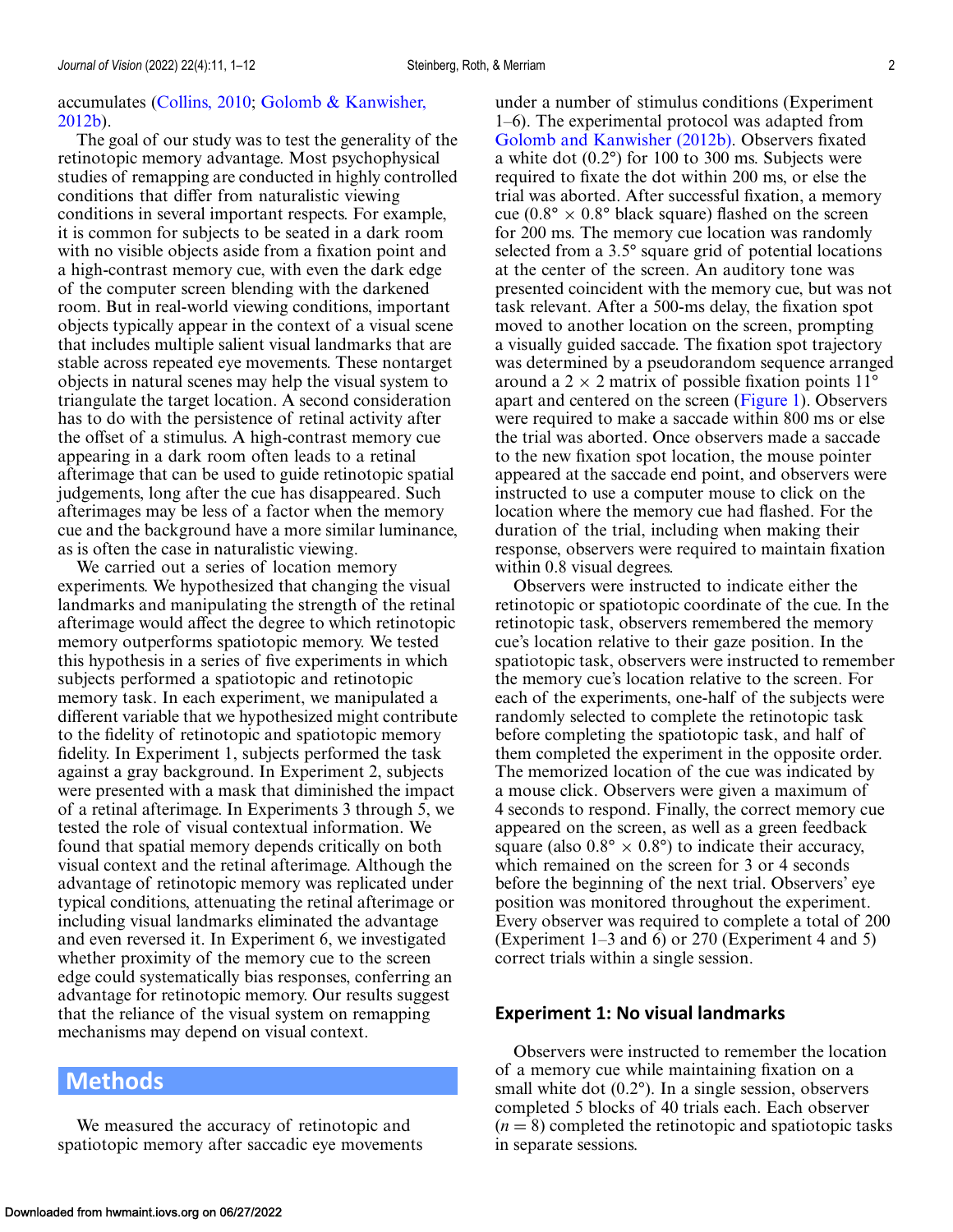<span id="page-2-0"></span>

Figure 1. Experimental design. (A) Experiment design for the spatiotopic and retinotopic tasks. For the spatiotopic task, the memory cue locations (black dots) are at the same physical location as the correct memory locations (blue dots), so the black dots are hidden behind the blue in this panel. (B–D) Example trials for Experiments 1 through 3. Observers were instructed to fixate on the white dot until a black memory cue flashed on the screen. After another brief fixation period, observers made a saccade to the new location of the memory cue. A successful saccade within 800 ms prompted the mouse to appear on the screen, signaling observers to move the mouse to the remembered location. A green feedback square indicated the correct response location. (C) In Experiment 2, a salient visual mask appeared after the memory cue. (D) In Experiment 3, a naturalistic image background appeared before each trial. The fixation dot was red to make it easier for observers to find on the screen.

200 ms

 $100 \text{ ms}$ 

### **Experiment 2: Masked cue**

This experiment was designed to test the influence of the retinal afterimage of the memory cue on spatiotopic and retinotopic accuracy, following the protocol in experiment 3 of [Golomb and Kanwisher \(2012b\).](#page-10-0) The design of this experiment was the same as Experiment 1, except for a salient visual mask that was presented for 500 ms after a 100-ms gap after the offset of the memory cue (Figure 1C). The mask consisted of 2,000 black and white squares (0.8°) that filled the screen. The fixation dot was displayed on top of the mask and observers  $(n = 8)$  were required to maintain fixation during presentation of the mask.

## **Experiment 3: Natural scene background**

The goal of this experiment was to test the influence of naturalistic images on retinotopic and spatiotopic memory. The design was similar to Experiment 1, with two critical differences. First, the screen was filled with a unique background image, rather than uniform gray. Second, the image appeared 2 seconds before the onset of the trial, during which observers were allowed to freely view the screen, and lasted until the beginning of the next trial. Once the 2-second free viewing time elapsed, the fixation dot appeared on the screen; observers were required to saccade there within 500 ms to begin the next phase of the trial. Observers  $(n = 9)$  completed 200 trials per session. Retinotopic and spatiotopic trials were conducted in separate sessions. Images for this experiment were taken from two separate databases: MIT300 [\(http://saliency.mit.edu/results\\_mit300.html\)](http://saliency.mit.edu/resultsmit300.html) and MIT Database (http://people.csail.mit.edu/tjudd/ [WherePeopleLook/index.html\). A subset of imag](http://people.csail.mit.edu/tjudd/WherePeopleLook/index.html)es from these two databases were selected if they had a horizontal aspect ratio and sufficient resolution to fill the screen. The fixation dot was red (instead of white, as in Experiment 1) so observers could more easily locate the fixation dot against the background images.

## **Experiment 4: Variable background**

The goal of Experiments 4 and 5 was to test whether the spatiotopic advantage observed with natural image backgrounds in Experiment 3 depends on the amount of time observers were able to view the image before the start of the trial. Observers  $(n = 8)$  completed this experiment (both the retinotopic and spatiotopic versions) with the ability to freely view the screen for 2 seconds before trial onset. We hypothesized that free viewing before trial onset would assist spatiotopic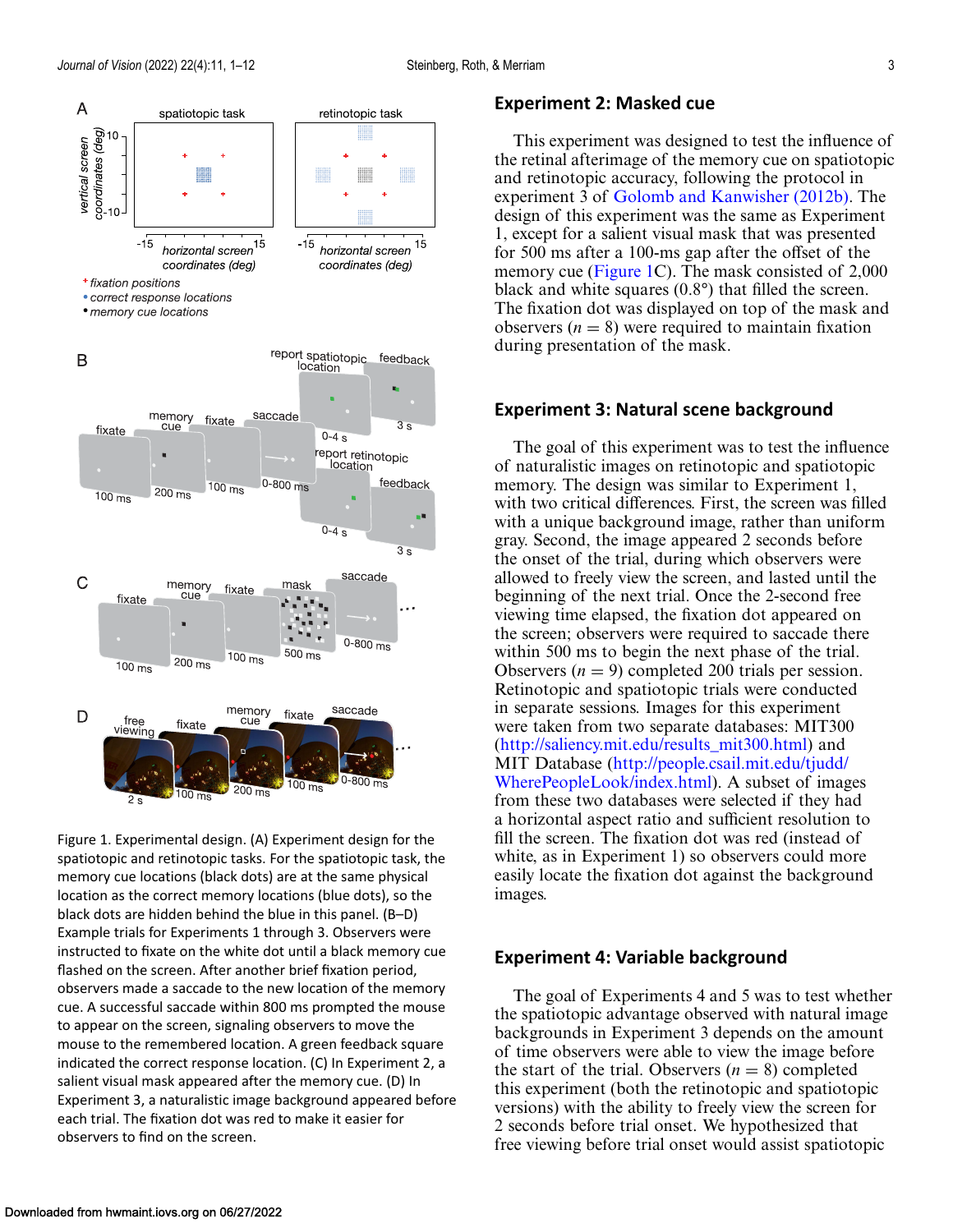memory when there was a background image, but not when there was a gray screen with no spatial landmarks.

In each session of this experiment, one-third of the trials had a grey background (as in Experiment 1), one-third of the trials had an image background (as in Experiment 3), and one-third of the trials had a textured background created by phase-scrambling the natural images. Observers completed 270 trials per session, 90 trials per each of three conditions. The order of the three conditions was randomized across trials. A subset of images selected from the pool of images used in Experiment 3 were used in Experiment 4. Texture patterns were created by computing a Fourier transform of the images, permuting the phase, and then computing the inverse Fourier transform. This procedure preserved the image statistics while removing the semantically identifiable content from the images. In each session, observers performed either the retinotopic or spatiotopic memory task with backgrounds consisting of naturalistic images, their phase-scrambled counterparts, and uniform backgrounds. When observers made a fixation error on a trial, data from that trial were discarded. When an error occurred on either a naturalistic or a phase scrambled image, data from both versions of the image were discarded. The fixation dot in this experiment was colored red, just as in Experiment 3, for all trials regardless of the type of background. A white border (0.1° thickness) was added around the black memory cue to make it easier to see against the image backgrounds.

#### **Experiment 5: No viewing time**

This experiment was identical to Experiment 4 (i.e., similar distribution and number of trials), with only one critical difference: in Experiment 5, there was no free viewing period before the start of each trial. Each trial immediately followed the previous one, requiring observers to maintain fixation without the time or ability to visually scan the background image.

## **Experiment 6: Memory cue presented near edge of screen**

This experiment was designed to test the influence of possible spatial biases in comparing retinotopic and spatiotopic memory. In all other experiments in this study, the memory cue was presented in the middle of the screen so that the correct retinotopic response was located near the screen edge, while the spatiotopic remained in the middle of the screen. However, if

there were systematic biases favoring the retrieval of peripheral screen locations from memory or initiating motor responses to those locations, that would confer a retinotopic advantage. To test for this possibility, in Experiment 6, the memory cue was presented near the edge of the screen. The response in the spatiotopic task remained at the edge of the screen, whereas the response for the retinotopic task was always toward the center of the screen. The distributions of the distances between the memory cue and the fixation points were identical to all other experiments in this study. In all six experiments, observes performed 20 practice trials before the main experiment to ensure that they understood the task. Data from these practice trials were not analyzed.

## **Subjects**

A total of 36 observers with normal or correctedto-normal vision participated in the study. Observers provided written informed consent in compliance with the Institutional Review Board at National Institutes of Health. Eight observers participated in Experiment 1 (6 female; mean age, 23.5 years; range, 23–25 years), eight observers in Experiment 2 (5 female; mean age, 23.8 years; range, 19–37 years), nine observers in Experiment 3 (6 female; mean age, 23.5 years; age range, 22–28 years), eight observers in Experiment 4 with no free viewing (4 female; mean age, 23.6 years; age range, 22–28 years), eight observers in Experiment 5 with free viewing (6 female; mean age, 24.5 years; age range, 22–30 years), and eight observers in Experiment 6 (7 female; mean age, 23.0 years; age range, 21–25 years). A total of nine observers participated in two different experiments and two observers participated in three experiments. In total, there were 49 sessions across the six experiments.

#### **Experimental setup**

Stimuli were generated using Matlab (MathWorks, Natick, MA) and MGL (Gardner, Merriam, [Schluppeck, & Larsson, 2018\) on a Macintos](#page-10-0)h computer, and presented on a 61-inch screen (benq XL242OZ) positioned on a table 57 cm in front of the observer. Observers were seated in a darkened room with sound attenuation. An Eyelink 1000 eye-tracking system was used to measure binocular eye position at 1,000 Hz. Eyelink calibration was performed at the beginning of the session and repeated intermittently throughout the session to ensure that eye tracking accuracy remained within 1° of visual angle throughout the experiment.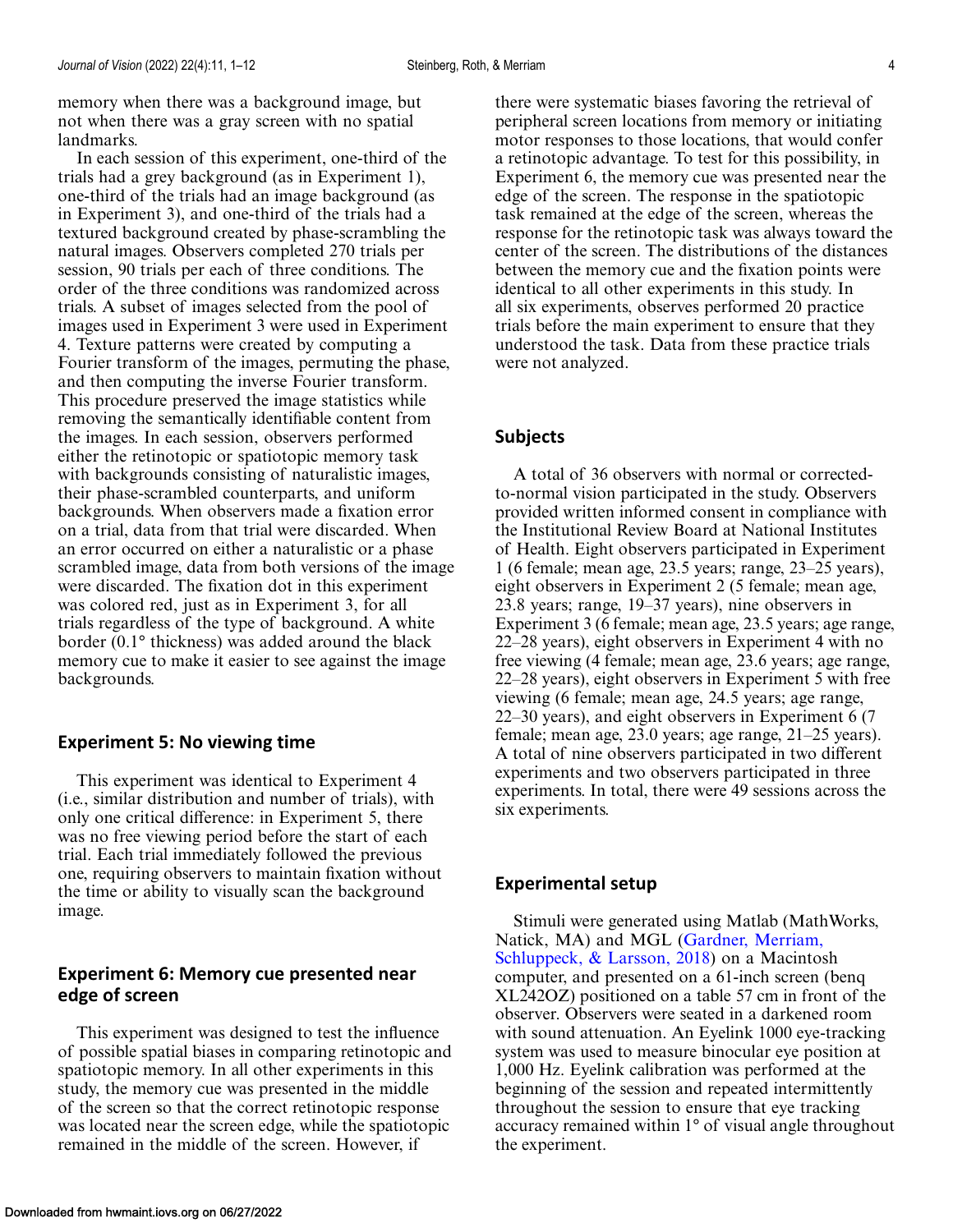## <span id="page-4-0"></span>**Analyses**

Embedded within the stimulus presentation code were several criteria for correct task performance, including the following: 1) observers were required to make a saccade within 800 ms after the movement of the fixation spot; 2) observers were required to make a mouse response within 4 seconds after the instruction to do so; and 3) observers were required to maintain fixation within 0.8° at all times during the trial. If any of these conditions were not met, the trial was flagged as an error, a tone alerted the observer, and the trial was immediately discarded and replaced. Neither memory cue nor the feedback (if the observer clicked the mouse before fixation was lost) reappeared on the screen on discarded trials. Hence, all trials that were included in the analysis met fixation and saccade requirements. For each trial, memory error was calculated as the Euclidean distance between the reported answer and the correct location. Following Golomb and Kanwisher [\(2012b\), we discarded trials with an error of more than](#page-10-0) 5.5°, because these responses were in the wrong region of the screen. Across all experiments, 95.3% of all trials met all inclusion criteria and were used for analysis.

## **Results**

#### **Experiment 1**

In this experiment, we tested the accuracy of spatial memory after an eye movement when observers were asked to remember either the retinotopic or the spatiotopic location of a memory cue. Following previous reports [\(Golomb & Kanwisher, 2012b;](#page-10-0) [Shafer-Skelton & Golomb, 2018\)](#page-11-0), we found that retinotopic memory was more accurate than spatiotopic



Figure 2. Memory accuracy in experiment 1 (gray background), experiment 2 (gray background with mask), and experiment 3 (image background).  $*$  indicate  $p < 0.05$ .

memory (Cohen's d 1.616,  $t(7) = 4.66$ ,  $P = 0.002$ ; Figure 2, Table 1). Similarly, retinotopic precision (0.62 error) was higher than spatiotopic precision (0.78 error;  $t(7) = 2.99$ ,  $P = 0.02$ ). The accuracy and precision advantage of retinotopic memory in our experiment was commensurate with previous reports (Golomb  $\&$ Kanwisher, 2012b).

We analyzed horizontal and vertical saccades separately [\(Figure 3\)](#page-5-0). We found that retinotopic memory was more accurate than spatiotopic memory for both horizontal [Cohen's d 1.18,  $t(7) = 4.66$ ,  $P =$ 0.002] and vertical saccades [Cohen's d 1.55,  $t(7) =$ 2.76,  $P = 0.03$ ]. A 2  $\times$  2 repeated measures analysis of variance revealed a significant interaction between task (spatiotopic vs. retinotopic) and saccade direction (horizontal vs. vertical)  $[F(1,7) = 11.44, P = 0.011]$ . This interaction was due to an increase in accuracy of vertical relative to horizontal saccades in the spatiotopic

| Experiment<br>number | Background     | Free<br>viewing<br>time<br>(seconds) | size $(n)$ | Sample Presence of<br>a mask? | Memory cue<br>presented<br>near screen<br>edge | Degrees of<br>freedom | Cohen's d<br>(retinotopic<br>accuracy larger<br>than spatiotopic) | T value | P value |
|----------------------|----------------|--------------------------------------|------------|-------------------------------|------------------------------------------------|-----------------------|-------------------------------------------------------------------|---------|---------|
| $\mathbf 1$          | Gray screen    | 0                                    | 8          |                               |                                                |                       | 1.616                                                             | 4.66    | 0.002   |
| 2                    | Gray screen    | 0                                    | 8          | x                             |                                                |                       | 0.288                                                             | 0.86    | 0.42    |
| 3                    | Natural images | 2                                    | 9          |                               |                                                | 8                     | $-1.585$                                                          | $-3.85$ | 0.002   |
| 4                    | Gray screen    | 2                                    | 8          |                               |                                                |                       | 0.346                                                             | 0.98    | 0.36    |
| 4 (cont)             | Natural images | 2                                    | 8          |                               |                                                |                       | $-0.870$                                                          | $-2.46$ | 0.04    |
| 4 (cont)             | Scrambled      | 2                                    | 8          |                               |                                                |                       | 0.462                                                             | 1.31    | 0.23    |
| 5.                   | Gray screen    | 0                                    | 8          |                               |                                                |                       | 0.774                                                             | 1.61    | 0.15    |
| $5$ (cont)           | Natural images | 0                                    | 8          |                               |                                                |                       | 0.561                                                             | 1.59    | 0.04    |
| $5$ (cont)           | Scrambled      | 0                                    | 8          |                               |                                                |                       | 0.539                                                             | 1.53    | 0.17    |
| 6                    | Gray Screen    | 0                                    | 8          |                               | x                                              |                       | 0.714                                                             | 2.05    | 0.04    |

Table 1. Statistics for each experiment.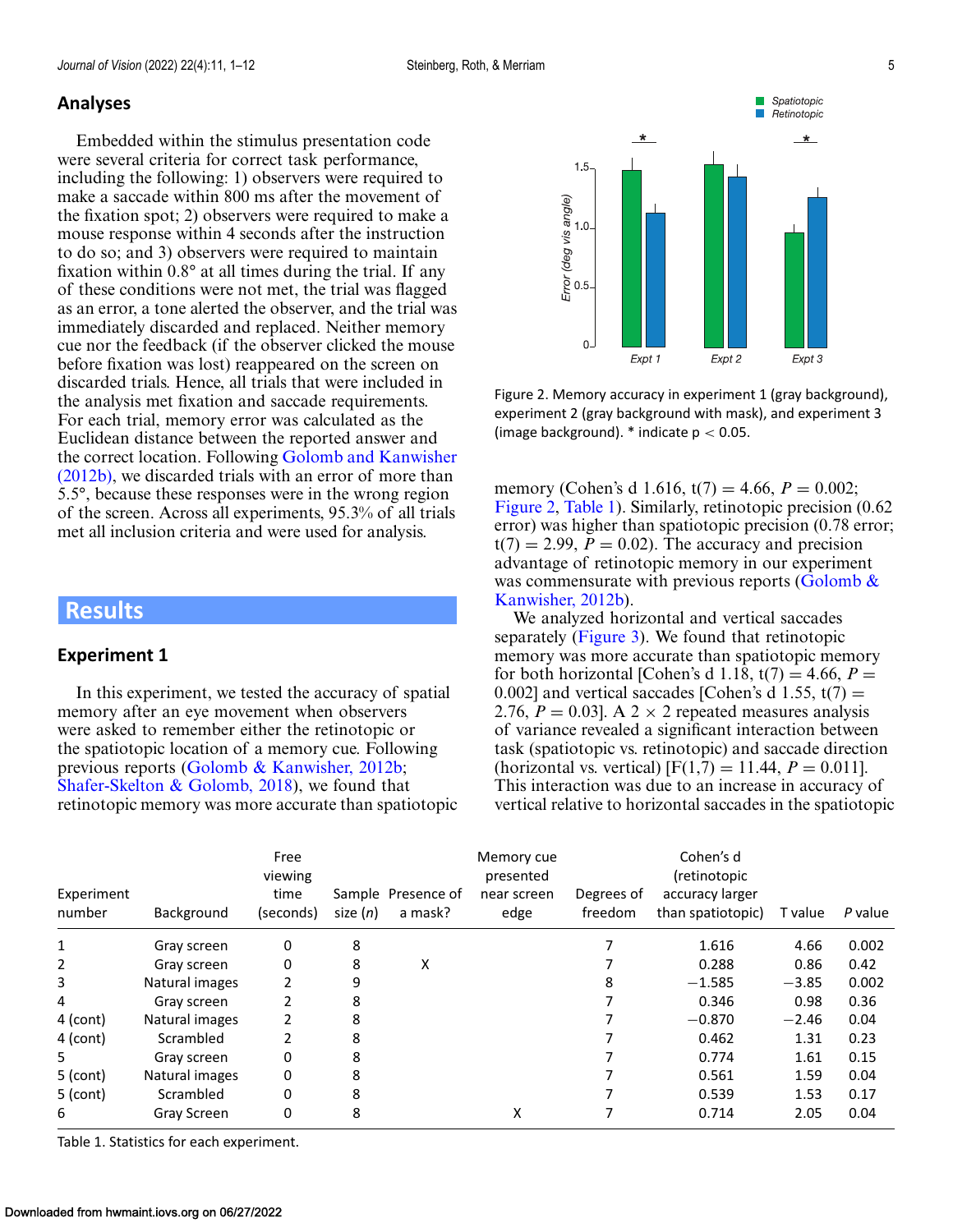<span id="page-5-0"></span>

Figure 3. Memory accuracy in Experiment 1 (A), Experiment 2 (B), and Experiment 3 (C), with data broken down by saccade direction. \**P* < 0.05.

task [Cohen's d 1.43 post hoc *t* test,  $t(7) = 2.73$ ,  $P =$ 0.03]. The increased accuracy for vertical saccades could reflect the closer proximity of the edge of the screen to the remembered location on these trials (see [Figure 1\)](#page-2-0).

In Experiment 1, we successfully replicated previous reports of a retinotopic memory advantage. However, retinotopic memory had a clear potential advantage in this experiment in the form of a retinal afterimage that might reflect the retinotopic location after the saccade. Experiment 2 tested whether the retinotopic superiority was partially a result of an after-image.

## **Experiment 2**

We tested whether the retinotopic advantage was in part due to a retinal afterimage. To decrease the retinal afterimage, a salient mask stimulus flashed on the screen after the memory cue. The presence of the mask dramatically reduced the magnitude of the retinotopic advantage [\(Figure 2\)](#page-4-0). Repeated measures analysis of variance showed no main effect of task  $[F(1,7) =$ 0.75,  $P = 0.42$ , or saccade direction  $[F(1,7) = 0.21, P$  $= 0.66$ , or an interaction [F(1,7) = 1.20, *P* = 0.31]. Similarly, we found no significant difference when we pooled across saccade direction [Cohen's d 0.288, t(7)  $= 0.86, P = 0.32$  (Figure 3B). Additionally, there was no significant difference in memory precision owing to the task [Cohen's d 0.18,  $t(7) = 0.76$ ,  $P = 0.47$ ]. These results suggest that the retinotopic advantage observed [in Experiment 1 and in previous reports \(Golomb](#page-10-0) & Kanwisher, 2012b; Shafer-Skelton & Golomb, [2018\) was in large part due to a retinal afterimage](#page-11-0) of the cue. It is worth noting that one previous study [\(Golomb & Kanwisher, 2012b\)](#page-10-0) found that, although the mask eliminated the retinotopic advantage after a single saccade, after a second saccade, the retinotopic advantage returned. This raises the possibility that the

retinotopic advantage is not driven exclusively by the retinal aftereffect, and additional components may be in play.

## **Experiment 3**

We tested whether the accuracy of spatial memory is influenced by visual context. Observers performed the same spatiotopic and retinotopic tasks as in Experiment 1, but the background consisted of large, static images, rather than a uniform gray (see Methods). Repeated measures analysis of variance identified a significant main effect of task  $[F(1,8) = 22.4, P =$ 0.0001] [\(Figure 2\)](#page-4-0). A post hoc *t* test revealed that this was owing to higher accuracy in the spatiotopic task [Cohen's d −1.585, t(14) = −3.85,  $P = 0.002$ ]. Notably, accuracy in the spatiotopic task improved by an average of 0.52°, resulting in a 35% increase in accuracy relative to Experiment 1. However, retinotopic accuracy was nearly identical to Experiment 1, decreasing by only 0.13° (10%). In the presence of background images spatiotopic memory improved for both horizontal [Cohen's d 1.55,  $t(8) = 3.85$ ,  $P = 0.005$ ] and vertical saccades [Cohen's d 1.12,  $t(8) = 2.93$ ,  $=$ 0.02] (Figure 3C). Additionally, spatiotopic memory had significantly higher precision than retinotopic memory  $[t(8) = -2.8, P = 0.02]$ . These results suggest that the visual system naturally makes use of visual landmarks to improve the accuracy of spatiotopic representations across saccades.

#### **Experiments 4 and 5**

The spatiotopic advantage observed in Experiment 3 raises a number of questions that we aimed to address in these experiments. First, is the spatiotopic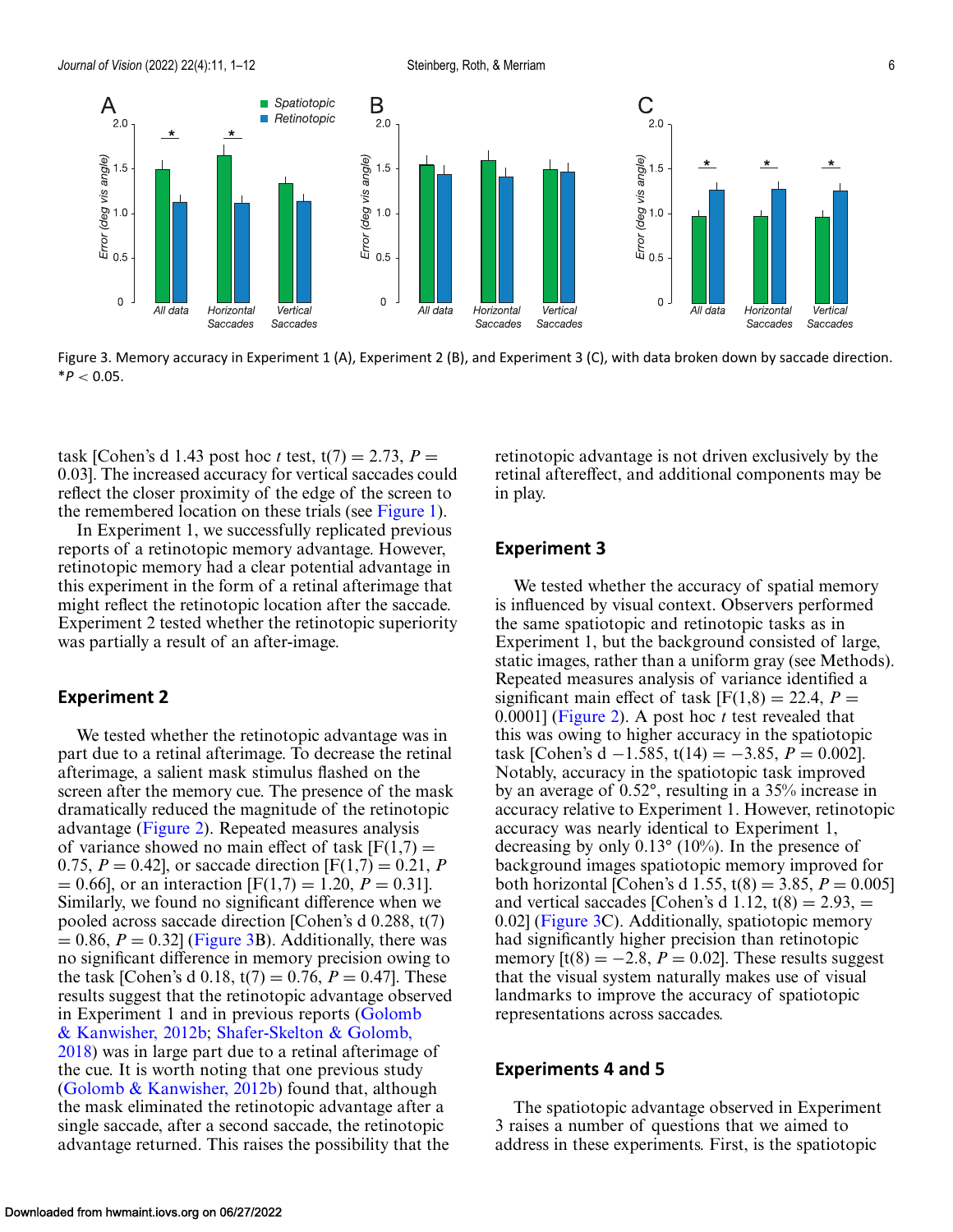

Figure 4. (A) Experiment design for Experiments 4 and 5. Three different background conditions (gray screen, image background, scrambled texture) were presented in a randomized order. There was only free viewing in Experiment 4. Example trial presented to the right. (B) Memory accuracy in Experiment 4 (free viewing). (C) Memory accuracy in Experiment 5 (no free viewing). \**P* < 0.05.

advantage owing to the time observers were free to view the background image before the appearance of the memory cue? Second, is the spatiotopic advantage owing to the semantic content of the background image? To address these questions, we conducted experiments in which we tested the effects of background type and previewing time in subsequent memory. In Experiment 4, subjects freely viewed each background for 2 seconds before the appearance of the memory cue (Figure 4A). In contrast, Experiment 5 differed from Experiment 4 in that in Experiment 5 subjects were not given the opportunity to freely view the background, because the background image appeared at the same time as the memory cue.

When subjects viewed the background for 2 seconds before the cue appeared (Experiment 4) the task  $\times$ background interaction was significant  $[F(2,14) =$ 5.96,  $P = 0.013$  (Figure 4B). This was driven by a spatiotopic advantage for image background relative to no background condition [Cohen's d 0.91,  $t(7) = 2.46$ ,  $P = 0.04$ , replicating the main finding in Experiment 3. This task  $\times$  background interaction was not significant

when subjects did not have time to view the background before the memory cue appeared (Experiment 5)  $[F(2,14) = 0.31, P = 0.74]$  (Figure 4C). Although there was no interaction, there was a significant effect of task (higher accuracy for retinotopic memory), but only for the gray background [Cohen's d  $0.52$ ,  $t(7) = 2.29$ ,  $P =$ 0.04]. This result again replicated the main finding in Experiment 1 and demonstrates that the retinotopic advantage does not extend to situations in which semantic context is available to assist spatial memory. Comparing the two experiments, spatiotopic memory was more accurate with free viewing (Experiment 4) than without (Experiment 5) [Cohen's d 2.10,  $t(14) =$ 3.85,  $P = 0.002$ .

## **Experiment 6**

We wondered whether the retinotopic advantage was the result of a systematic spatial bias where responses were more accurate toward the edge of the screen. The screen edge may serve as a constant spatial landmark,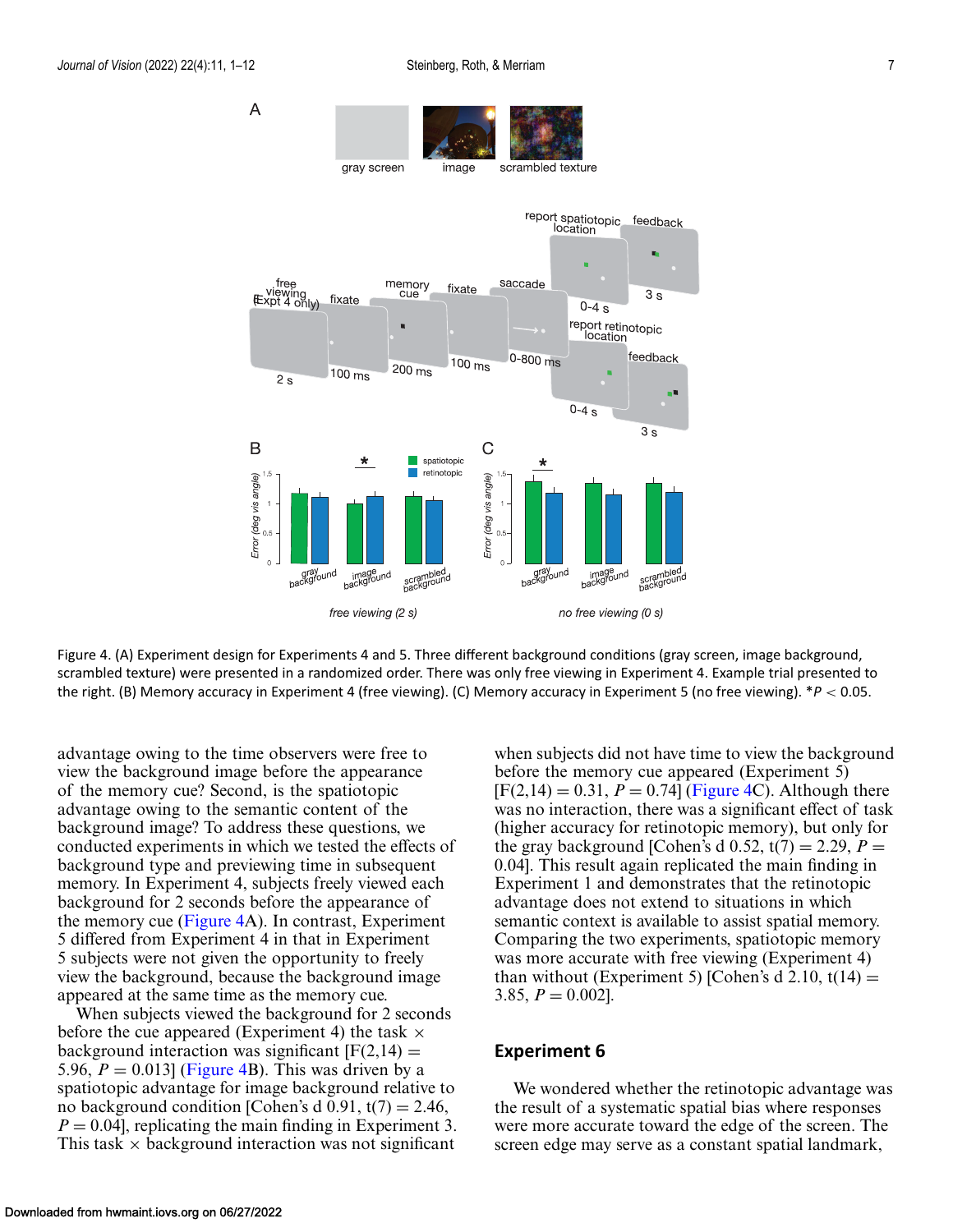

Figure 5. Experimental design and results for Experiment 6. (A), Example trials for Experiment 6 (B), Memory accuracy for Experiment 6 with data broken down by saccade direction. \**P* < 0.05.

used by subjects to localize the target. Specifically, in the retinotopic task the memory cues were located closer to the screen edge than in the spatiotopic task, which may introduce a systematic bias favoring retinotopic stimulus localization. To test this possibility, we ran a control experiment where the memory cue was presented toward the edge of the screen; the retinotopic response was brought toward the center of the screen, while the spatiotopic responses remained close to the edge (Figure 5A). We found the same pattern of results as in Experiment 1; there was higher accuracy for the retinotopic task than the spatiotopic task [Cohen's d 0.72,  $t(7) = 2.05$ ,  $P = 0.04$  (Figure 5B). This effect remained for the vertical saccades [Cohen's d 1.00, t(7)  $= 2.82, P = 0.03$ , but not the horizontal saccades [Cohen's d 0.40,  $t(7) = 1.14$ ,  $P = 0.29$ ]. We conclude that, although a bias away from the screen edge may be present in the original experiment, it is not the source of the retinotopic memory advantage.

## **Discussion**

In this series of experiments, we replicated the retinotopic memory advantage (Experiment 1). The retinotopic advantage disappeared when the retinal after-image was attenuated by a mask that appeared immediately after the cue (Experiment 2). When the visual context was changed to mimic those of real-life image viewing, spatiotopic memory became more accurate than retinotopic memory (Experiment 3 and Experiment 4), but only when subjects had sufficient time to process the visual context (Experiment 5). Taken together, our results indicate that, although a retinotopic reference frame may be the native reference frame for the visual system, under experimental

conditions that mimic real-life scene viewing, the advantage is shifted in favor of a spatiotopic reference frame. We speculate that this change from retinotopic to spatiotopic advantage may reflect a shift from remapping to spatiotopic coding according to specific task demands.

## **Visual context affects spatiotopic representations**

The primate visual system is primarily retinotopic, yet visual perception is stable across frequent eye movements that shift the entire visual field. How is visual stability maintained across eye movements? One possibility is that during each eye movement visual representations are updated to compensate for retinal motion resulting directly from eye movements [\(Duhamel et al., 1992\)](#page-10-0). Such updates may be implemented in various visual brain regions by receptive field remapping [\(Melcher & Colby, 2008\)](#page-10-0). In remapping, receptive fields shift by the saccade vector around the time of the saccade, so that the perisaccadic receptive field encompasses the region in visual space that they will occupy after the saccade as well. Owing to remapping, the visual system can disambiguate displacement on the retina caused by the change in the visual scene from that caused by an eye movement [\(Sommer & Wurtz, 2006\)](#page-11-0). Because remapping is likely an imperfect coordinate transformation, spatial memories should be degraded and less accurate after each saccade.

The primate brain is thought to represent stimulus location in multiple reference frames that are not directly linked to position on the retina, including head-centered, world-centered, and object-centered coordinates (for a review, see [Colby, 1998\)](#page-10-0). It is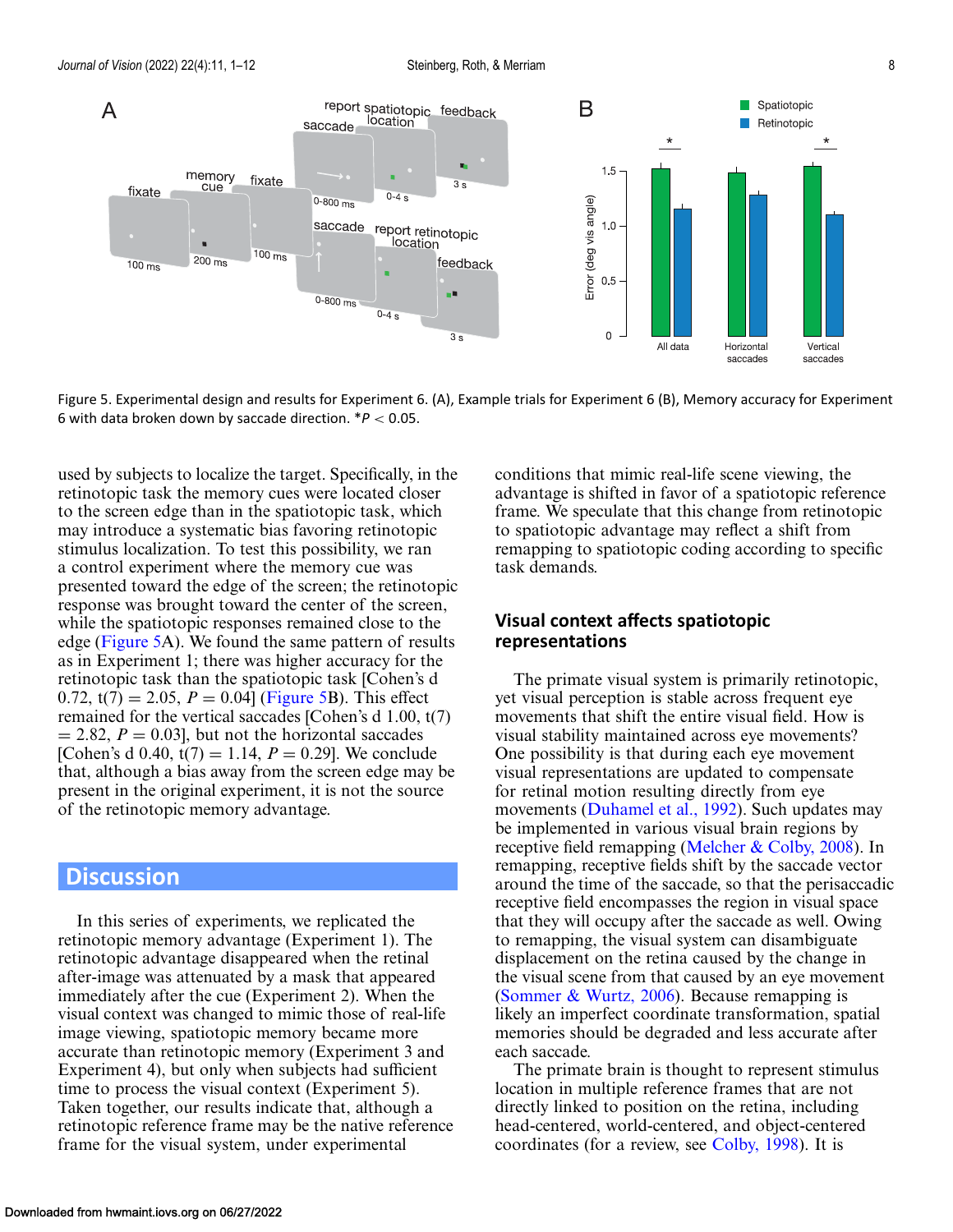possible that the brain uses one or more of these nonretinal reference frames to accomplish perceptual stability during eye movements. Our experiment cannot distinguish between these different references frames, because we did not vary head or body position. Hence, we use the general term "spatiotopic" to refer to a coordinate system that is independent of eye position [\(Crespi et al., 2011;](#page-10-0) [d'Avossa et al., 2007;](#page-10-0) McKyton [& Zohary, 2007\). A spatiotopic representation can](#page-10-0) be computed from multiple sources of information, [including proprioception \(Allin, Velay, & Bouquerel,](#page-9-0) 1996; [Balslev & Miall, 2008\)](#page-9-0), eye position gain fields [\(](#page-10-0)[Andersen & Mountcastle, 1983](#page-9-0)[;](#page-10-0) Merriam, Gardner, Movshon, & Heeger, 2013; Siegel, Raffi, Phinney, [Turner, & Jandó, 2003\), and visual contextual cues](#page-11-0) [\(McConkie & Currie, 1996\)](#page-10-0). Because a spatiotopic reference frame does not undergo abrupt updating, the accuracy of spatiotopic coding, unlike remapping, should be independent of the number of eye movements that occur in a trial.

These two mechanisms for visual stability remapping and spatiotopic coding—are not mutually exclusive, and the visual system may depend on both. Moreover, it is conceivable that the relative prominence of each mechanism may depend on task demands. Indeed, the accuracy of spatial memory decreases [with increasing numbers of saccades \(Bock, Goltz,](#page-9-0) Bélanger, & Steinbach, 1995; [Collins, 2010;](#page-10-0) Golomb [& Kanwisher, 2012b\), an effect that has been modeled](#page-10-0) as a weighted combination of spatiotopic coding [and receptive field remapping \(Poletti, Burr, & Rucci,](#page-11-0) 2013). These results suggest that both remapping and spatiotopic coding are computed on each trial, and both contribute to perception, but to varying degrees. Accordingly, the relative contribution of each mechanism may depend on the number of intervening saccades (Sun  $\&$  Goldberg, 2016). After a single saccade, receptive field remapping may be the primary mechanism underlying visual stability, whereas spatiotopic coding may become prominent after a sequence of multiple saccades. In our study, the memory task involved a single intervening saccade; therefore, spatial memory should rely entirely on remapping, rather than spatiotopic coding. However, the weighting assigned to each mechanism may depend on other parameters aside from the number of intervening saccades. For example, electrophysiological studies have shown that, when the visual scene consists of many visual stimuli, remapping does not take place [\(Churan, Guitton, & Pack, 2011;](#page-10-0) Marino & Mazer, 2018; [Zanos, Mineault, Nasiotis, Guitton, & Pack,](#page-10-0) [2015\). Moreover, visual landmarks improve target](#page-11-0) localization, suggesting that the visual system can rely on retinal cues to keep track of target locations across eye movements [\(Zhang & Golomb, 2018\)](#page-11-0). These observations are consistent with the notion that remapping many stimulus locations simultaneously

would place too great a burden on system resources [\(Cavanagh, Hunt, Afraz, & Rolfs, 2010;](#page-10-0) Neupane, [Guitton, & Pack, 2020\). According to this reasonin](#page-10-0)g, when multiple stimuli are visible, remapping is not computed at all; as a result, its weighting would be at or near zero. It is likely that our experiments created a similar scenario. When a naturalistic scene is present, the remapping mechanism may become overwhelmed by the rich visual stimulation. Instead of remapping, the visual system may resort to spatiotopic coding, relying instead on ocular proprioception and/or visual landmarks. This strategy can take advantage of the multitude of stimuli enabling a more accurate triangulation of the cue position. The degree to which the two mechanisms contribute to perceptual stability remains to be determined.

## **Is retinotopic memory more accurate than spatiotopic memory?**

Because all visual input is originally obtained in retinal coordinates, spatiotopic information must result from a coordinate transformation on the input. It is, therefore, perhaps unsurprising that retinotopic representations would be more accurate than [spatiotopic representations \(Golomb & Kanwisher,](#page-10-0) 2012b). However, Experiment 2 shows that the retinotopic representation per se is actually not more accurate than the spatiotopic representation. In the absence of a mask, retinotopic memory has an obvious advantage: the retinal afterimage lingers long after the cue has disappeared. It may be argued that in real life conditions, stimuli are usually not masked, and that in such situations retinotopic memory is more accurate. In Experiments 3 and 4, we found that, on the contrary, in a richer, more natural visual context spatiotopic memory takes advantage of visual landmarks and outperforms retinotopic memory.

## **Advantage of spatiotopic memory in natural context**

We found that when the memory cue is presented in the context of natural scenes, spatiotopic memory is superior to retinotopic memory. This is true when all aspects of the experimental design were kept constant, except for the addition of information-rich background images on the screen. If the spatiotopic representation is a transformation of retinotopic information, how could it be more accurate than the retinotopic representation? We propose that spatiotopic coding makes use of additional information that retinotopic coding ignores, resulting in a more accurate initial encoding of the cue location. This is supported by comparing results of Experiment 1 and Experiment 3 through 5. Retinotopic memory accuracy across all these experiments is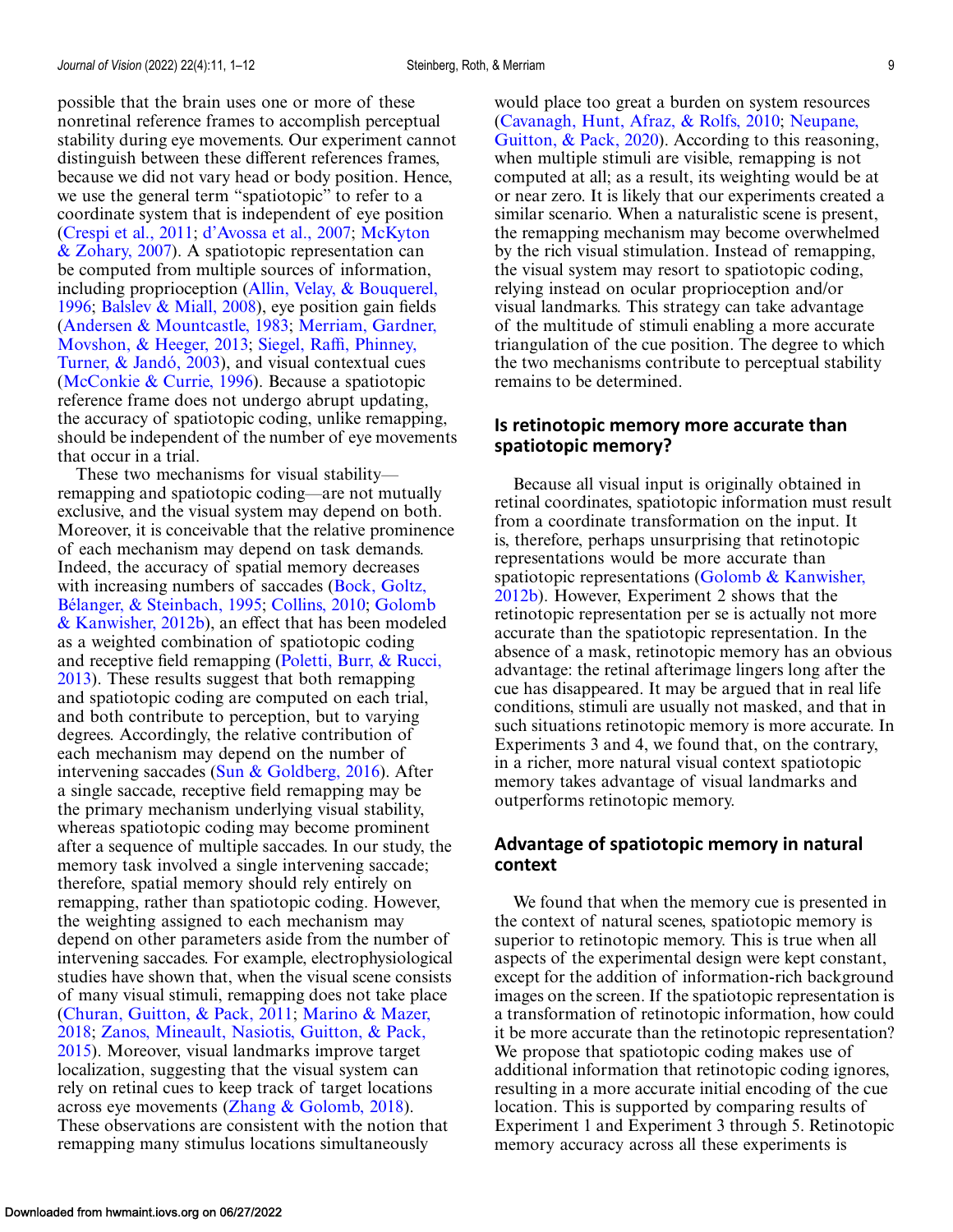<span id="page-9-0"></span>relatively stable, while spatiotopic memory is elevated in Experiment 3 through 5 (as evident by the decrease in error). This finding suggests, first, that the natural images did not disrupt the retinal afterimage, unlike the mask used in Experiment 2. Second, this pattern of results suggests that spatiotopic coding takes advantage of the visual context to localize the memory cue, although retinotopic coding is unaffected by the additional information. How does context assist spatiotopic memory? We have previously shown that similarity between population response patterns in retinotopic visual cortex reflects proximity between stimuli at different locations [\(Roth, 2016\)](#page-11-0). Storing those proximity estimates between the cue and nearby landmarks would therefore suffice for the system to triangulate the spatiotopic location of the cue, as long as the background is present. One important question relates to whether there is a critical temporal window for integration of the visual context in relation to the saccade. In our experiment, we only explored two temporal windows (in Experiments 3 and 4 subjects could view the background for 2 seconds, whereas in Experiment 5 subjects had no time for free viewing). Although we found that the difference between these two viewing conditions had an impact on memory fidelity, we did not fully explore the temporal dynamics of visual integration in this task. Future studies should test temporal integration with finer granularity.

## **Potential spatial biases**

Comparing memory accuracy across reference frames is complicated somewhat by the existence of systematic spatial biases that can exist in both spatial localization and the motoric aspects of response generation. For example, it has been shown that subjects exhibit a systematic bias toward the initial mouse pointer position [\(Prime, Niemeier, & Crawford, 2006\)](#page-11-0). We note that such a bias, if present in our data, would not affect the comparison of spatiotopic and retinotopic memory, because the initial mouse position was equidistant from spatiotopic and retinotopic cue positions. We were concerned, however, about systematic biases related to the edge of the screen. For example, in Experiment 1 the correct retinotopic target locations are always near the edge of the screen, which could facilitate either target localization or pointing behavior if a systematic bias exists. However, Experiment 6 demonstrated that the retinotopic advantage is not due to such a bias.

## **Effect of viewing conditions across multiple saccades**

In this study, we identified factors that affect location memory after a single saccade. However, the same factors may additionally influence the rate at which

spatiotopic memory degrades across multiple saccades. For example, as discussed elsewhere in this article, natural scene backgrounds may provide enough context to prevent remapping from occurring, instead causing the visual system to rely on spatiotopic coding, in which case accuracy should not depend on the number of intervening saccades. Further studies are needed to investigate how masking and visual context affect retinotopic and spatiotopic memory across multiple saccades.

*Keywords: spatiotopy, memory, saccades*

## **Acknowledgments**

Special thanks to Grace Edwards for helpful comments.

Supported by the Intramural Research Program of the NIH (ZIAMH002966), under National Institute of Mental Health Clinical Study Protocol 93-M-1070 (NCT00001360).

Commercial relationships: none. Corresponding authors: Noah J. Steinberg and Zvi N. Roth.

Emails: noah.steinberg@nih.gov, zvi.roth@nih.gov. Address: Laboratory of Brain and Cognition, National Institute of Mental Health, NIH, 10 Center Drive, 4c118 Bethesda, MD 20892, USA.

\*NJS and ZNR contributed equally to this work.

## **References**

- Allin, F., Velay, J. L., & Bouquerel, A. (1996). Shift in saccadic direction induced in humans by proprioceptive manipulation: a comparison between memory-guided and visually guided saccades. *Experimental Brain Research, 110*(3), 473–481, doi[:10.1007/bf00229147.](http://doi.org/10.1007/bf00229147)
- Andersen, R. A., & Mountcastle, V. B. (1983). The influence of the angle of gaze upon the excitability of the light-sensitive neurons of the posterior parietal cortex. *Journal of Neuroscience, 3*(3), 532–548, doi[:10.1523/jneurosci.03-03-00532.1983.](http://doi.org/10.1523/jneurosci.03-03-00532.1983)
- Balslev, D., & Miall, R. C. (2008). Eye position representation in human anterior parietal cortex. *Journal of Neuroscience, 28*(36), 8968–8972, doi[:10.1523/jneurosci.1513-08.2008.](http://doi.org/10.1523/jneurosci.1513-08.2008)
- Bock, O., Goltz, H., Bélanger, S., & Steinbach, M. (1995). On the role of extraretinal signals for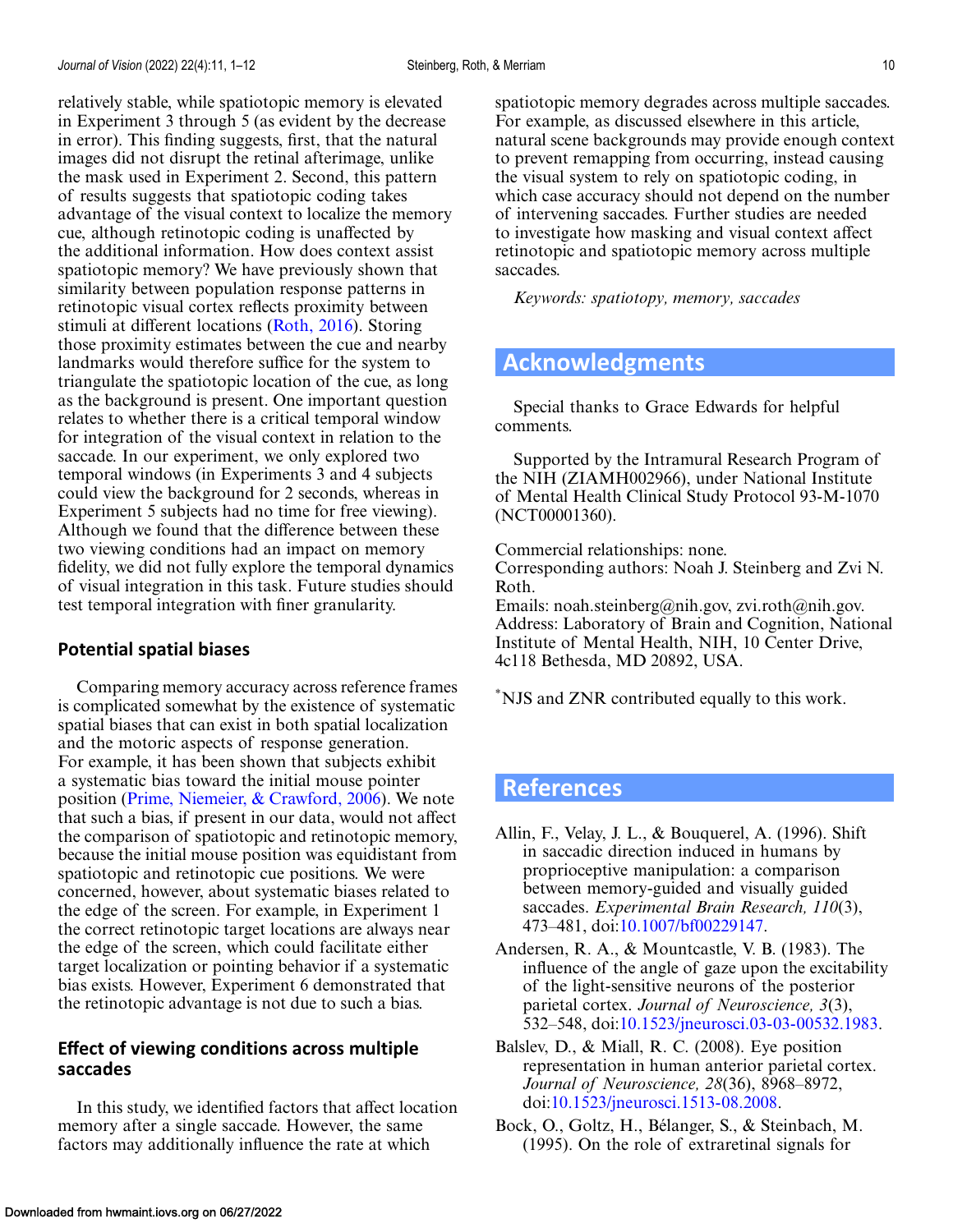<span id="page-10-0"></span>saccade generation. *Experimental Brain Research, 104*(2), 349–350, doi[:10.1007/bf00242020.](http://doi.org/10.1007/bf00242020)

Cavanagh, P., Hunt, A. R., Afraz, A., & Rolfs, M. (2010). Visual stability based on remapping of attention pointers. *Trends in Cognitive Science, 14*(4), 147–153, doi[:10.1016/j.tics.2010.01.007.](http://doi.org/10.1016/j.tics.2010.01.007)

Churan, J., Guitton, D., & Pack, C. C. (2011). Context dependence of receptive field remapping in superior colliculus. *Journal of Neurophysiology, 106*(4), 1862–1874, doi[:10.1152/jn.00288.2011.](http://doi.org/10.1152/jn.00288.2011)

Colby, C. L. (1998). Action-oriented spatial reference frames in cortex. *Neuron, 20*(1), 15–24, doi[:10.1016/s0896-6273\(00\)80429-8.](http://doi.org/10.1016/s0896-6273(00)80429-8)

Collins, T. (2010). Extraretinal signal metrics in multiple-saccade sequences. *Journal of Vision, 10*(14), 7, doi[:10.1167/10.14.7.](http://doi.org/10.1167/10.14.7)

Crespi, S., Biagi, L., d'Avossa, G., Burr, D. C., Tosetti, M., & Morrone, M. C. (2011). Spatiotopic coding of BOLD signal in human visual cortex depends on spatial attention. *PLoS One, 6*(7), e21661, doi[:10.1371/journal.pone.0021661.](http://doi.org/10.1371/journal.pone.0021661)

d'Avossa, G., Tosetti, M., Crespi, S., Biagi, L., Burr, D. C., & Morrone, M. C. (2007). Spatiotopic selectivity of BOLD responses to visual motion in human area MT. *Nature Neuroscience, 10*(2), 249–255, doi[:10.1038/nn1824.](http://doi.org/10.1038/nn1824)

Duhamel, J. R., Colby, C. L., & Goldberg, M. E. (1992). The updating of the representation of visual space in parietal cortex by intended eye movements. *Science, 255*(5040), 90–92, doi[:10.1126/science.1553535.](http://doi.org/10.1126/science.1553535)

Fairhall, S. L., Schwarzbach, J., Lingnau, A., Van Koningsbruggen, M. G., & Melcher, D. (2017). Spatiotopic updating across saccades revealed by spatially-specific fMRI adaptation. *Neuroimage, 147*, 339–345, doi[:10.1016/j.neuroimage.2016.11.071.](http://doi.org/10.1016/j.neuroimage.2016.11.071)

Gardner, J. L., Merriam, E. P., Movshon, J. A., & Heeger, D. J. (2008). Maps of visual space in human occipital cortex are retinotopic, not spatiotopic. *Journal of Neuroscience, 28*(15), 3988–3999,

doi[:10.1523/jneurosci.5476-07.2008.](http://doi.org/10.1523/jneurosci.5476-07.2008) Gardner, J. L., Merriam, E. P., Schluppeck, D., & Larsson, J. (2018). MGL: Visual psychophysics stimuli and experimental design package, version 2.0, doi[:10.5281/zenodo.1299497.](https://doi.org/10.5281/zenodo.1299497)

Golomb, J. D., & Kanwisher, N. (2012a). Higher level visual cortex represents retinotopic, not spatiotopic, object location. *Cerebral Cortex, 22*(12), 2794–2810, doi[:10.1093/cercor/bhr357.](http://doi.org/10.1093/cercor/bhr357)

Golomb, J. D., & Kanwisher, N. (2012b). Retinotopic memory is more precise than spatiotopic memory. *Proceedings of the National Academy of Sciences of* *the United States of American, 109*(5), 1796–1801, doi[:10.1073/pnas.1113168109.](http://doi.org/10.1073/pnas.1113168109)

Golomb, J. D., & Mazer, J. A. (2021). Visual remapping. *Annual Review of Vision Science, 7*, 257–277, doi[:10.1146/annurev-vision-032321-100012.](http://doi.org/10.1146/annurev-vision-032321-100012)

Marino, A. C., & Mazer, J. A. (2018). Saccades trigger predictive updating of attentional topography in area V4. *Neuron, 98*(2), 429–438.e424, doi[:10.1016/j.neuron.2018.03.020.](http://doi.org/10.1016/j.neuron.2018.03.020)

McConkie, G. W., & Currie, C. B. (1996). Visual stability across saccades while viewing complex pictures. *Journal of Experimental Psychologoy. Human Perception and Performance, 22*(3), 563–581, doi[:10.1037//0096-1523.22.3.563.](http://doi.org/10.1037//0096-1523.22.3.563)

McKyton, A., & Zohary, E. (2007). Beyond retinotopic mapping: the spatial representation of objects in the human lateral occipital complex. *Cerebral Cortex, 17*(5), 1164–1172, doi[:10.1093/cercor/bhl027.](http://doi.org/10.1093/cercor/bhl027)

Melcher, D. (2007). Predictive remapping of visual features precedes saccadic eye movements. *Nature Neuroscience, 10*(7), 903–907, doi[:10.1038/nn1917.](http://doi.org/10.1038/nn1917)

Melcher, D., & Colby, C. L. (2008). Trans-saccadic perception. *Trends in Cognitive Science, 12*(12), 466–473, doi[:10.1016/j.tics.2008.09.003.](http://doi.org/10.1016/j.tics.2008.09.003)

Merriam, E. P., & Colby, C. L. (2005). Active vision in parietal and extrastriate cortex. *Neuroscientist, 11*(5), 484–493, doi[:10.1177/1073858405276871.](http://doi.org/10.1177/1073858405276871)

Merriam, E. P., Gardner, J. L., Movshon, J. A., & Heeger, D. J. (2013). Modulation of visual responses by gaze direction in human visual cortex. *Journal of Neuroscience, 33*(24), 9879–9889, doi[:10.1523/jneurosci.0500-12.2013.](http://doi.org/10.1523/jneurosci.0500-12.2013)

Merriam, E. P., Genovese, C. R., & Colby, C. L. (2003). Spatial updating in human parietal cortex. *Neuron, 39*(2), 361–373, doi[:10.1016/s0896-6273\(03\)00393-3.](http://doi.org/10.1016/s0896-6273(03)00393-3)

Merriam, E. P., Genovese, C. R., & Colby, C. L. (2007). Remapping in human visual cortex. *Journal of Neurophysiology, 97*(2), 1738–1755, doi[:10.1152/jn.00189.2006.](http://doi.org/10.1152/jn.00189.2006)

Neupane, S., Guitton, D., & Pack, C. C. (2016a). Dissociation of forward and convergent remapping in primate visual cortex. *Current Biology, 26*(12), R491–r492, doi[:10.1016/j.cub.2016.04.050.](http://doi.org/10.1016/j.cub.2016.04.050)

Neupane, S., Guitton, D., & Pack, C. C. (2016b). Two distinct types of remapping in primate cortical area V4. *Nature Communications, 7*, 10402, doi[:10.1038/ncomms10402.](http://doi.org/10.1038/ncomms10402)

Neupane, S., Guitton, D., & Pack, C. C. (2020). Perisaccadic remapping: What? How? Why? *Reviews in the Neurosciences, 31*(5), 505–520, doi[:10.1515/revneuro-2019-0097.](http://doi.org/10.1515/revneuro-2019-0097)